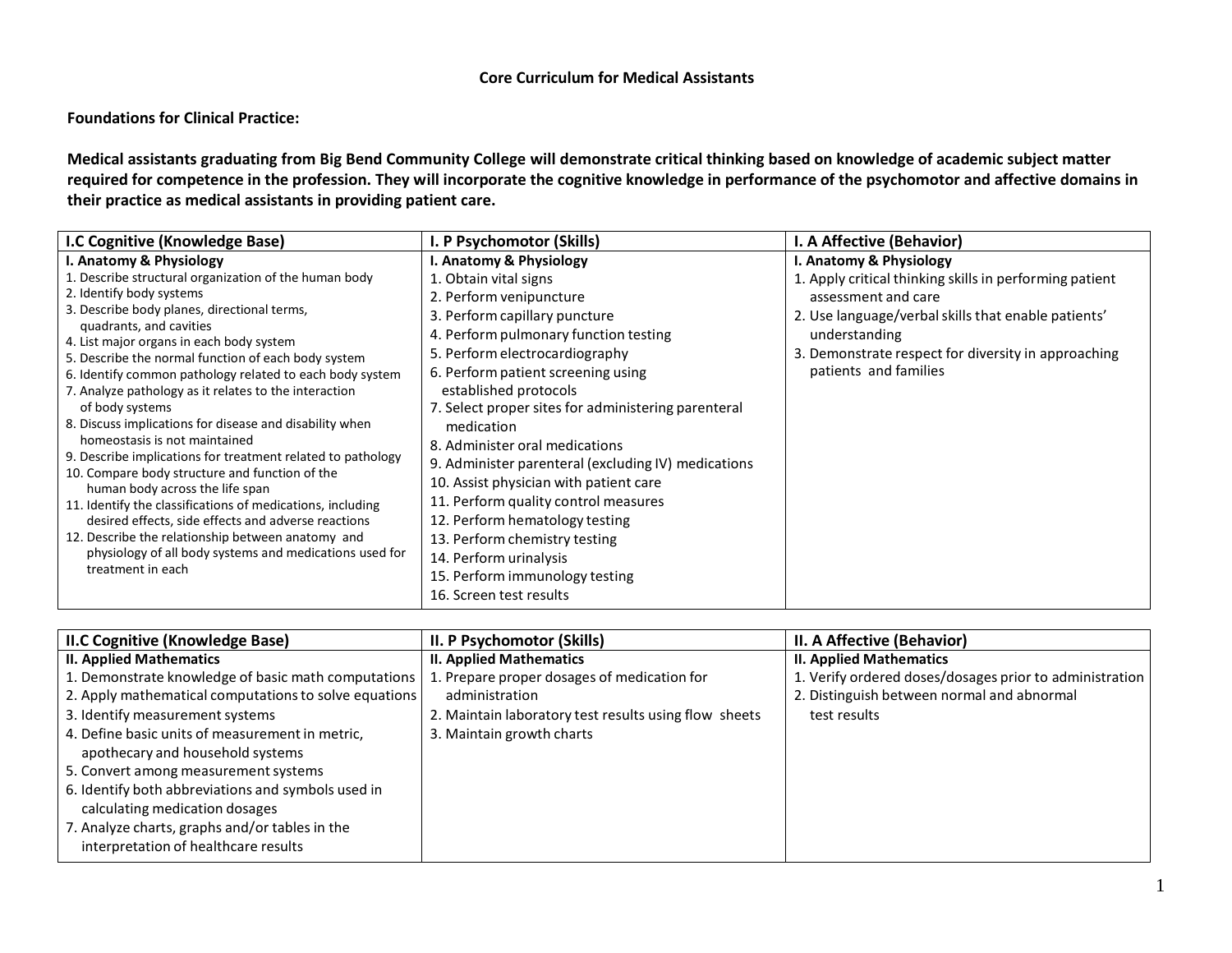| <b>III.C Cognitive (Knowledge Base)</b>                   | III. P Psychomotor (Skills)                           | III. A Affective (Behavior)                              |
|-----------------------------------------------------------|-------------------------------------------------------|----------------------------------------------------------|
| III. Applied Microbiology/Infection Control               | III. Applied Microbiology/Infection Control           | III. Applied Microbiology/Infection Control              |
| 1. Describe the infection cycle, including the infectious | 1. Participate in training on Standard Precautions    | 1. Display sensitivity to patient rights and feelings in |
| agent, reservoir, susceptible host, means of              | 2. Practice Standard Precautions.                     | collecting specimens                                     |
| transmission, portals of entry, and portals of exit       | 3. Select appropriate barrier/personal protective     | 2. Explain the rationale for performance of a            |
| 2. Define asepsis                                         | equipment (PPE) for potentially infectious situations | procedure to the patient                                 |
| 3. Discuss infection control procedures.                  | 4. Perform handwashing                                | 3. Show awareness of patients' concerns regarding        |
| 4. Identify personal safety precautions as                | 5. Prepare items for autoclaving                      | their perceptions related to the procedure               |
| established by the Occupational Safety and                | 6. Perform sterilization procedures                   | being performed                                          |
| Health Administration (OSHA)                              | 7. Obtain specimens for microbiological testing       |                                                          |
| 5. List major types of infectious agents                  | 8. Perform CLIA waived microbiology testing           |                                                          |
| 6. Compare different methods of controlling the           |                                                       |                                                          |
| growth of microorganisms                                  |                                                       |                                                          |
| 7. Match types & uses of personal protective              |                                                       |                                                          |
| equipment (PPE)                                           |                                                       |                                                          |
| 8. Differentiate between medical and surgical asepsis     |                                                       |                                                          |
| used in ambulatory care settings, identifying when        |                                                       |                                                          |
| each is appropriate                                       |                                                       |                                                          |
| 9. Discuss quality control issues related to handling     |                                                       |                                                          |
| microbiological specimens                                 |                                                       |                                                          |
| 10. Identify disease processes that are indications for   |                                                       |                                                          |
| <b>CLIA waived tests</b>                                  |                                                       |                                                          |
| 11. Describe Standard Precautions, including:             |                                                       |                                                          |
| a. Transmission based precautions                         |                                                       |                                                          |
| b. Purpose                                                |                                                       |                                                          |
| c. Activities regulated                                   |                                                       |                                                          |
| 12. Discuss the application of Standard Precautions       |                                                       |                                                          |
| with regard to:                                           |                                                       |                                                          |
| a. All body fluids, secretions and excretions             |                                                       |                                                          |
| b. Blood                                                  |                                                       |                                                          |
| c. Non intact skin                                        |                                                       |                                                          |
| d. Mucous membranes                                       |                                                       |                                                          |
| 13. Identify the role of the Center for Disease Control   |                                                       |                                                          |

\*Core Curriculum is based off of Medical Assisting Education Review Board (MAERB) 2008 Curriculum Plan.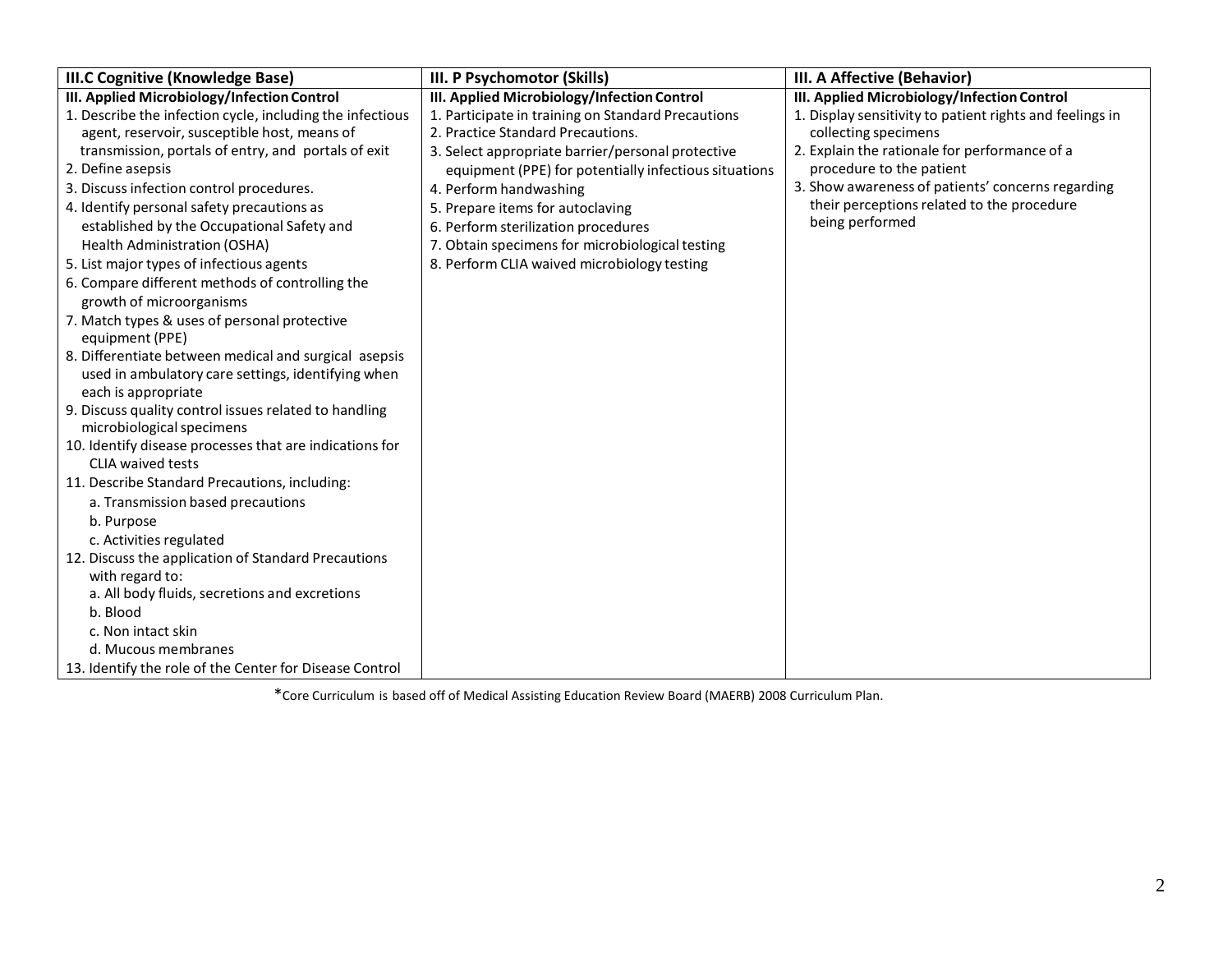## **Applied Communications:**

**Medical assistants graduating from Big Bend Community College will demonstrate critical thinking based on knowledge of academic subject matter required for competence in the profession. They will incorporate cognitive knowledge in performance of psychomotor and affective domains in their practice as medical assistants in communicating effectively, both orally and in writing.**

| <b>IV.C Cognitive (Knowledge Base)</b>                                                        | IV. P Psychomotor (Skills)                                                                      | IV. A Affective (Behavior)                                         |
|-----------------------------------------------------------------------------------------------|-------------------------------------------------------------------------------------------------|--------------------------------------------------------------------|
| IV. Concepts of Effective Communication                                                       | IV. Concepts of Effective Communication                                                         | IV. Concepts of Effective Communication                            |
| 1. Identify styles and types of verbal communication                                          | 1. Use reflection, restatement and clarification                                                | 1. Demonstrate empathy in communicating with                       |
| 2. Identify nonverbal communication                                                           | techniques to obtain a patient                                                                  | patients, family and staff                                         |
| 3. Recognize communication barriers                                                           | history                                                                                         | 2. Apply active listening skills                                   |
| 4. Identify techniques for overcoming communication                                           | 2. Report relevant information to others succinctly                                             | 3. Use appropriate body language and other                         |
| barriers                                                                                      | and accurately                                                                                  | nonverbal skills in communicating with patients,                   |
| 5. Recognize the elements of oral communication using                                         | 3. Use medical terminology, pronouncing medical<br>terms correctly, to communicate information, | family and staff<br>4. Demonstrate awareness of the territorial    |
| a sender-receiver process                                                                     | patient history, data and observations                                                          |                                                                    |
| 6. Differentiate between subjective and<br>objective information                              | 4. Explain general office policies                                                              | boundaries of the person with whom<br>communicating                |
| 7. Identify resources and adaptations that are                                                | 5. Instruct patients according to their needs to                                                | 5. Demonstrate sensitivity appropriate to the message              |
| required based on individual needs, i.e., culture                                             | promote health maintenance and disease prevention                                               | being delivered                                                    |
| and environment, developmental life stage,                                                    | 6. Prepare a patient for procedures and/or treatments                                           | 6. Demonstrate awareness of how an individual's                    |
| language, and physical threats to communication                                               | 7. Demonstrate telephone techniques                                                             | personal appearance affects anticipated responses                  |
| 8. Recognize elements of fundamental writing skills                                           | 8. Document patient care                                                                        | 7. Demonstrate recognition of the patient's level of               |
| 9. Discuss applications of electronic technology in                                           | 9. Document patient education                                                                   | understanding in communications                                    |
| effective communication                                                                       | 10. Compose professional/business letters                                                       | 8. Analyze communications in providing appropriate                 |
| 10. Diagram medical terms, labeling the word parts<br>11. Define both medical terms and       | 11. Respond to nonverbal communication                                                          | responses/ feedback                                                |
|                                                                                               | 12. Develop and maintain a current list of                                                      | 9. Recognize and protect personal boundaries in                    |
| abbreviations related to all body systems<br>12. Organize technical information and summaries | community resources related to                                                                  | communicating with others                                          |
| 13. Identify the role of self boundaries in the                                               | patients' healthcare needs                                                                      | 10. Demonstrate respect for individual diversity,                  |
| health care environment                                                                       | 13. Advocate on behalf of patients                                                              | incorporating awareness of one's own biases in                     |
| 14. Recognize the role of patient advocacy in the                                             |                                                                                                 | areas including gender, race, religion, age and<br>economic status |
| practice of medical assisting                                                                 |                                                                                                 |                                                                    |
| 15. Discuss the role of assertiveness in effective                                            |                                                                                                 |                                                                    |
| professional communication                                                                    |                                                                                                 |                                                                    |
| 16. Differentiate between adaptive and                                                        |                                                                                                 |                                                                    |
| nonadaptive coping mechanisms                                                                 |                                                                                                 |                                                                    |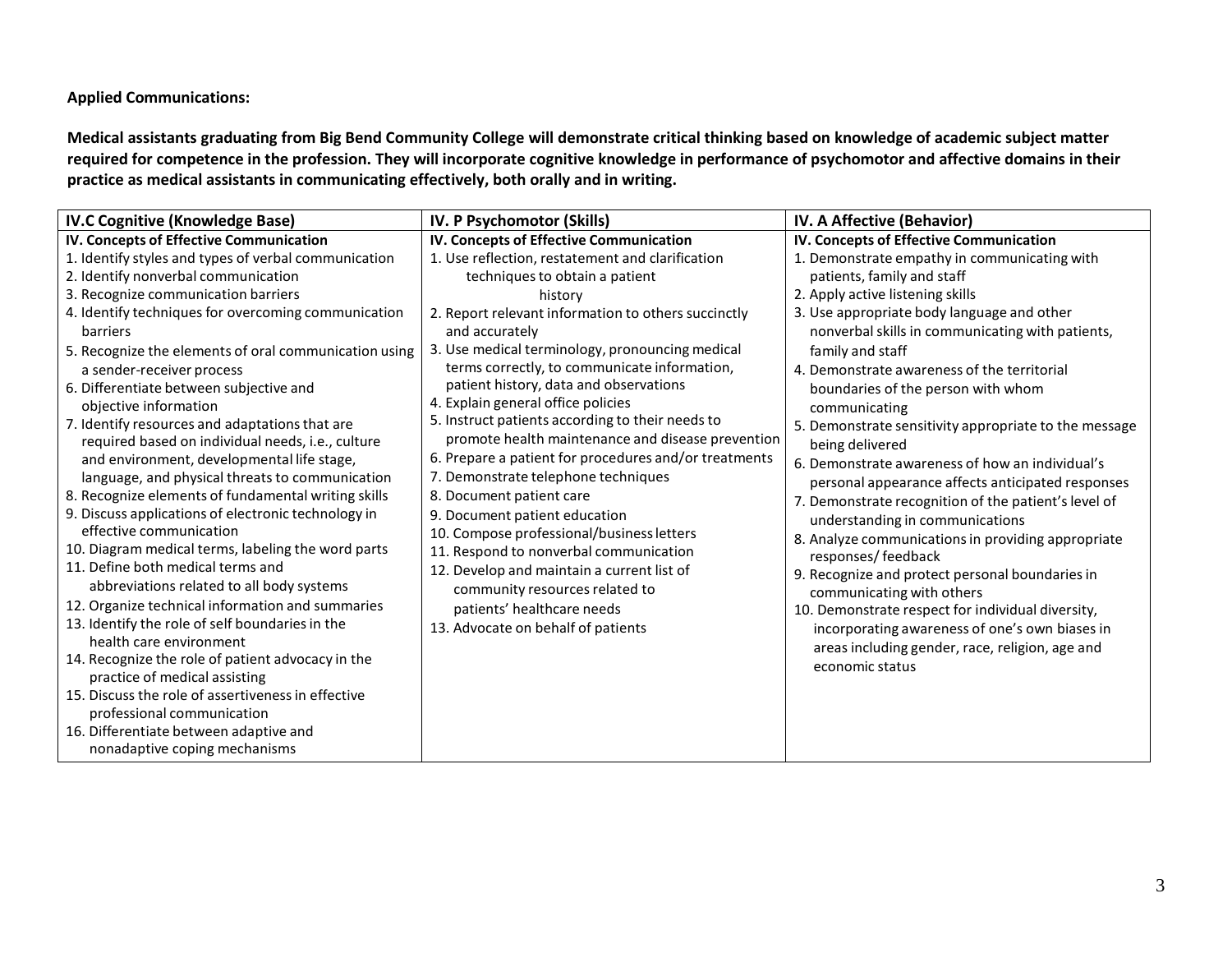**Medical Business Practices:**

**Medical assistants graduating from Big Bend Community College will demonstrate critical thinking based on knowledge of academic subject matter required for competence in the profession. They will incorporate cognitive knowledge in performance of psychomotor and affective domains in their practice as medical assistants in the performance of medical business practices.**

| V.C Cognitive (Knowledge Base)                     | V. P Psychomotor (Skills)                            | V. A Affective (Behavior)                                |
|----------------------------------------------------|------------------------------------------------------|----------------------------------------------------------|
| <b>V. Administrative Functions</b>                 | <b>V. Administrative Functions</b>                   | <b>V. Administrative Functions</b>                       |
| 1. Discuss pros and cons of various types of       | 1. Manage appointment schedule, using established    | 1. Consider staff needs and limitations in establishment |
| appointment management systems                     | priorities                                           | of a filing system                                       |
| 2. Describe scheduling guidelines                  | 2. Schedule patient admissions and/or procedures     | 2. Implement time management principles to               |
| 3. Recognize office policies and protocols for     | 3. Organize a patient's medical record.              | maintain effective office function                       |
| handling appointments                              | 4. File medical records                              |                                                          |
| 4. Identify critical information required for      | 5. Execute data management using                     |                                                          |
| scheduling patient admissions and/or               | electronic healthcare records such as the            |                                                          |
| procedures                                         | <b>EMR</b>                                           |                                                          |
| 5. Identify systems for organizing medical records | 6. Use office hardware and software to               |                                                          |
| 6. Describe various types of content maintained in | maintain office systems                              |                                                          |
| a patient's medical record                         | 7. Use internet to access information related to the |                                                          |
| 7. Discuss pros and cons of various filing methods | medical office                                       |                                                          |
| 8. Identify both equipment and supplies            | 8. Maintain organization by filing                   |                                                          |
| needed for filing medical records                  | 9. Perform routine maintenance of office             |                                                          |
| 9. Describe indexing rules                         | equipment with documentation                         |                                                          |
| 10. Discuss filing procedures                      | 10. Perform an office inventory                      |                                                          |
| 11. Discuss principles of using Electronic Medical |                                                      |                                                          |
| Record (EMR)                                       |                                                      |                                                          |
| 12. Identify types of records common to the        |                                                      |                                                          |
| healthcare setting                                 |                                                      |                                                          |
| 13. Identify time management principles            |                                                      |                                                          |
|                                                    |                                                      |                                                          |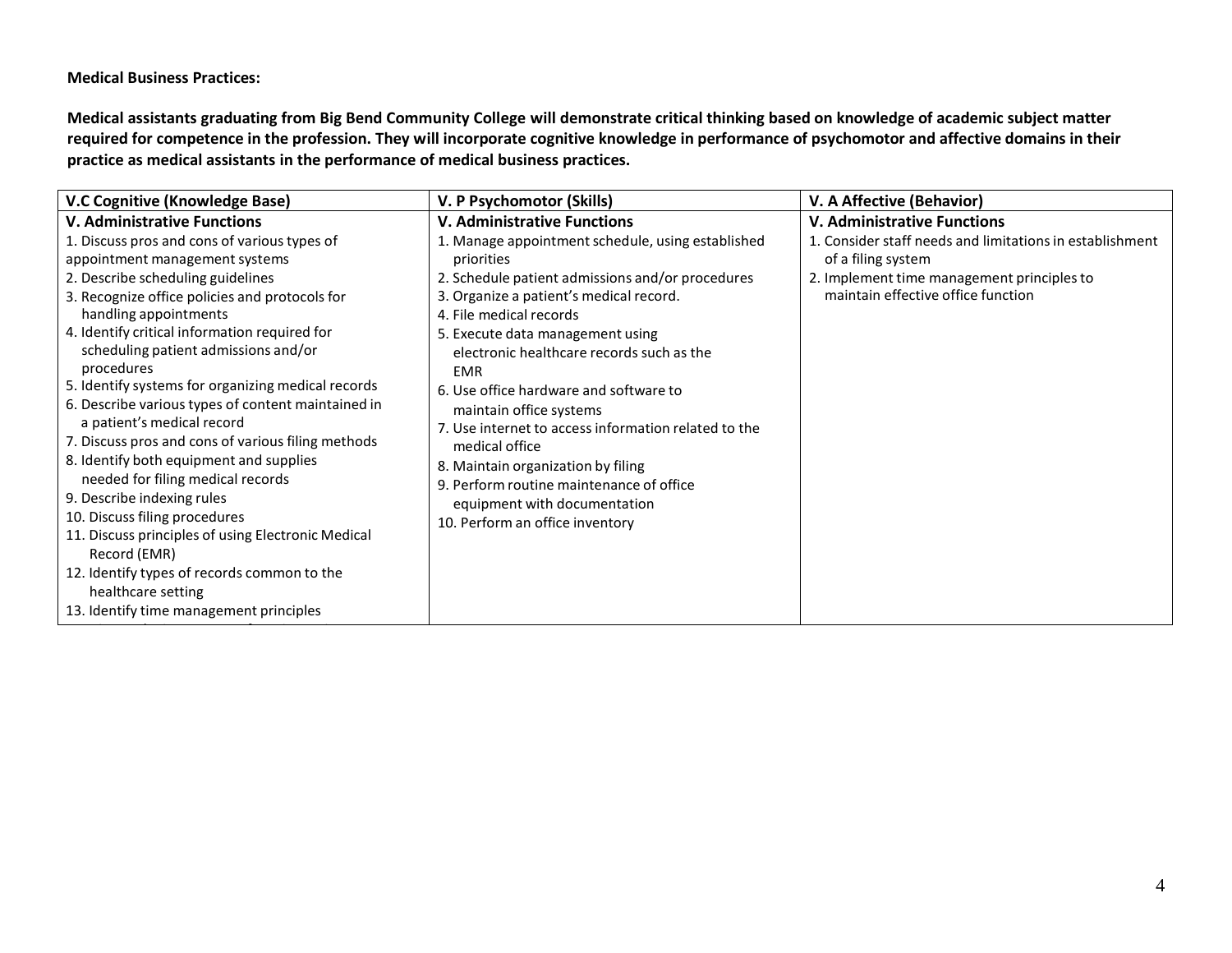| <b>VI.C Cognitive (Knowledge Base)</b>                                                                                                                                                                                                                                                                                                                                                                                                                                                                                                                                                                                                                                                                                    | VI. P Psychomotor (Skills)                                                                                                                                                                                                                                                                                                                                                       | VI. A Affective (Behavior)                              |
|---------------------------------------------------------------------------------------------------------------------------------------------------------------------------------------------------------------------------------------------------------------------------------------------------------------------------------------------------------------------------------------------------------------------------------------------------------------------------------------------------------------------------------------------------------------------------------------------------------------------------------------------------------------------------------------------------------------------------|----------------------------------------------------------------------------------------------------------------------------------------------------------------------------------------------------------------------------------------------------------------------------------------------------------------------------------------------------------------------------------|---------------------------------------------------------|
| <b>VI. Basic Practice Finances</b>                                                                                                                                                                                                                                                                                                                                                                                                                                                                                                                                                                                                                                                                                        | <b>VI. Basic Practice Finances</b>                                                                                                                                                                                                                                                                                                                                               | <b>VI. Basic Practice Finances</b>                      |
| 1. Explain basic bookkeeping computations.                                                                                                                                                                                                                                                                                                                                                                                                                                                                                                                                                                                                                                                                                | 1. Prepare a bank deposit                                                                                                                                                                                                                                                                                                                                                        | 1. Demonstrate sensitivity and professionalism in       |
| 2. Differentiate between bookkeeping and accounting<br>3. Describe banking procedures<br>4. Discuss precautions for accepting checks.<br>5. Compare types of endorsement<br>6. Differentiate between accounts payable and<br>accounts receivable<br>7. Compare manual and computerized<br>bookkeeping systems used in ambulatory<br>healthcare<br>8. Describe common periodic financial reports<br>9. Explain both billing and payment options.<br>10. Identify procedure for preparing patient accounts<br>11. Discuss procedures for collecting outstanding<br>accounts<br>12. Describe the impact of both the Fair Debt Collection<br>Act and the Federal Truth in Lending Act of 1968 as<br>they apply to collections | 2. Perform accounts receivable<br>procedures, including:<br>a. Post entries on a daysheet<br>b. Perform billing procedures<br>c. Perform collection procedures<br>d. Post adjustments<br>e. Process a credit balance<br>f. Process refunds<br>g. Post non-sufficient fund (NSF) checks.<br>h. Post collection agency payments.<br>3. Utilize computerized office billing systems | handling accounts receivable activities with<br>clients |

| <b>VII.C Cognitive (Knowledge Base)</b>                                              | VII. P Psychomotor (Skills)                         | <b>VII. A Affective (Behavior)</b>                    |
|--------------------------------------------------------------------------------------|-----------------------------------------------------|-------------------------------------------------------|
| <b>VII. Managed Care/Insurance</b>                                                   | <b>VII. Managed Care/Insurance</b>                  | <b>VII. Managed Care/Insurance</b>                    |
| 1. Identify types of insurance plans                                                 | 1. Apply both managed care policies and procedures  | 1. Demonstrate assertive communication with managed   |
| 2. Identify models of managed care                                                   | 2. Apply third party guidelines                     | care and/or insurance providers                       |
| 3. Discuss workers' compensation as it applies to                                    | 3. Complete insurance claim forms                   | 2. Demonstrate sensitivity in communicating with both |
| patients                                                                             | 4. Obtain precertification, including documentation | providers and patients                                |
| 4. Describe procedures for implementing both                                         | 5. Obtain preauthorization, including documentation | 3. Communicate in language the patient can            |
| managed care and insurance plans                                                     | 6. Verify eligibility for managed care services     | understand regarding managed care and insurance       |
| 5. Discuss utilization review principles.                                            |                                                     | plans                                                 |
| 6. Discuss referral process for patients in a managed                                |                                                     |                                                       |
| care program                                                                         |                                                     |                                                       |
| 7. Describe how guidelines are used in processing an<br>insurance claim              |                                                     |                                                       |
| 8. Compare processes for filing insurance claims both<br>manually and electronically |                                                     |                                                       |
| 9. Describe guidelines for third-party claims                                        |                                                     |                                                       |
| 10. Discuss types of physician fee schedules                                         |                                                     |                                                       |
| 11. Describe the concept of RBRVS                                                    |                                                     |                                                       |
| 12. Define Diagnosis-Related Groups (DRGs)                                           |                                                     |                                                       |
|                                                                                      |                                                     |                                                       |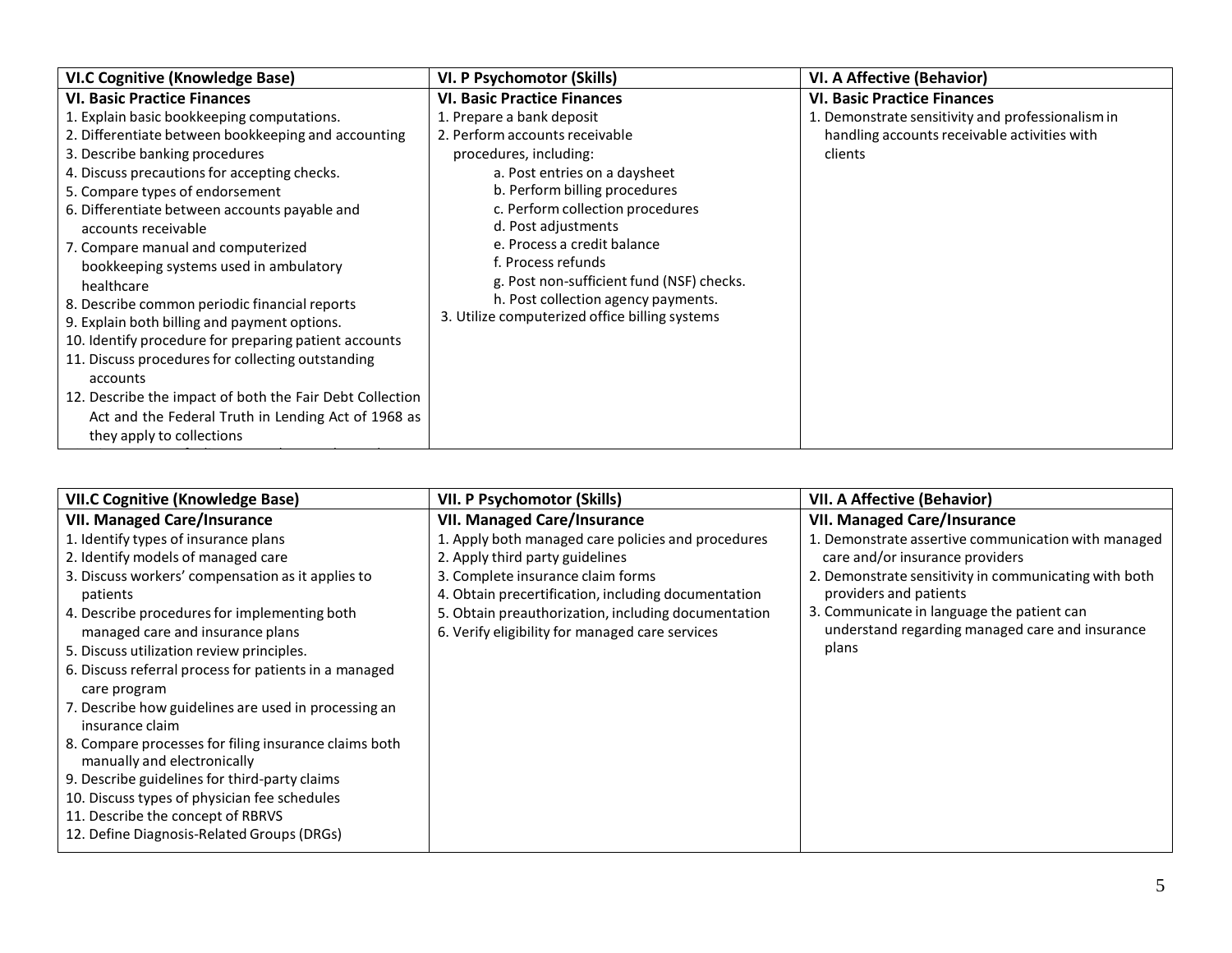| <b>VIII.C Cognitive (Knowledge Base)</b>             | <b>VIII. P Psychomotor (Skills)</b>           | VIII. A Affective (Behavior)                  |
|------------------------------------------------------|-----------------------------------------------|-----------------------------------------------|
| <b>VIII. Procedural and Diagnostic Coding</b>        | <b>VIII. Procedural and Diagnostic Coding</b> | <b>VIII. Procedural and Diagnostic Coding</b> |
| 1. Describe how to use the most current procedural   | 1. Perform procedural coding                  | 1. Work with physician to achieve the maximum |
| coding system                                        | 2. Perform diagnostic coding                  | reimbursement                                 |
| 2. Define upcoding and why it should be avoided      |                                               |                                               |
| 3. Describe how to use the most current              |                                               |                                               |
| diagnostic coding classification system              |                                               |                                               |
| 4. Describe how to use the most current HCPCS coding |                                               |                                               |

## **Medical Law and Ethics:**

**Medical assistants graduating from Big Bend Community College will demonstrate critical thinking based on knowledge of academic subject matter required for competence in the profession. They will incorporate cognitive knowledge in performance of psychomotor and affective domains in their practice as medical assistants in providing patient care in accordance with regulations, policies, laws and patient rights.**

| IX.C Cognitive (Knowledge Base)                                                                                                                                                                                                                                                                                                                                                                                                                                                                                                                                                                                                                                                                                                                                                                                                                                                                                                                                                                                                                                                    | IX. P Psychomotor (Skills)                                                                                                                                                                                                                                                                                                                                                                                                                                                                                                                                                                                | IX. A Affective (Behavior)                                                                                                                                                                                                                                                                          |
|------------------------------------------------------------------------------------------------------------------------------------------------------------------------------------------------------------------------------------------------------------------------------------------------------------------------------------------------------------------------------------------------------------------------------------------------------------------------------------------------------------------------------------------------------------------------------------------------------------------------------------------------------------------------------------------------------------------------------------------------------------------------------------------------------------------------------------------------------------------------------------------------------------------------------------------------------------------------------------------------------------------------------------------------------------------------------------|-----------------------------------------------------------------------------------------------------------------------------------------------------------------------------------------------------------------------------------------------------------------------------------------------------------------------------------------------------------------------------------------------------------------------------------------------------------------------------------------------------------------------------------------------------------------------------------------------------------|-----------------------------------------------------------------------------------------------------------------------------------------------------------------------------------------------------------------------------------------------------------------------------------------------------|
| IX. Legal Implications<br>1. Discuss legal scope of practice for medical assistants<br>2. Explore issue of confidentiality as it applies to the<br>Medical assistant.<br>3. Describe the implications of HIPAA for the medical<br>assistant in various medical settings<br>4. Summarize the Patient Bill of Rights<br>5. Discuss licensure and certification as it applies to<br>healthcare providers<br>6. Describe liability, professional, personal injury, and<br>third party insurance<br>7. Compare and contrast physician and medical<br>assistant roles in terms of standard of care<br>8. Compare criminal and civil law as it applies to the<br>practicing medical assistant.<br>9. Provide an example of tort law as it would apply to a<br>medical assistant<br>10. Explain how the following impact the medical<br>assistant's practice and give examples<br>a. Negligence<br>b. Malpractice<br>c. Statute of Limitations<br>d. Good Samaritan Act(s)<br>e. Uniform Anatomical Gift Act<br>f. Living will/Advanced directives<br>g. Medical durable power of attorney | IX. Legal Implications<br>1. Respond to issues of confidentiality<br>2. Perform within scope of practice<br>3. Apply HIPAA rules in regard to privacy/release<br>of information<br>4. Practice within the standard of care for a<br>medical assistant<br>5. Incorporate the Patient's Bill of Rights into<br>personal practice and medical office policies<br>and procedures<br>6. Complete an incident report<br>7. Document accurately in the patient record<br>8. Apply local, state and federal health care<br>legislation and regulation appropriate to<br>the<br>medical assisting practice setting | IX. Legal Implications<br>1. Demonstrate sensitivity to patient rights<br>2. Demonstrate awareness of the consequences<br>of not working within the legal scope of<br>practice<br>3. Recognize the importance of local, state and<br>federal legislation and regulations in the<br>practice setting |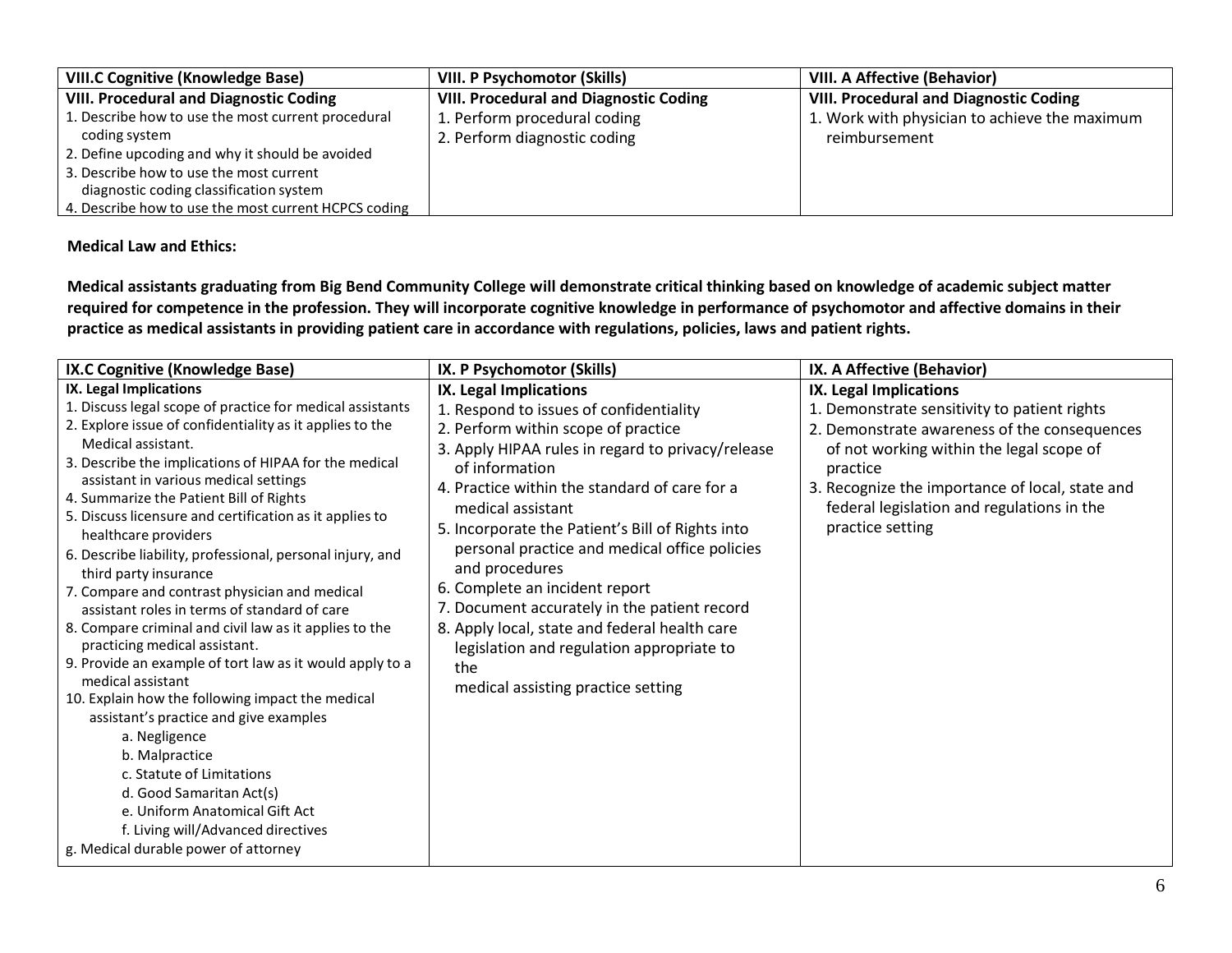| IX.C Cognitive (Knowledge Base)                            | IX. P Psychomotor (Skills) | IX. A Affective (Behavior) |
|------------------------------------------------------------|----------------------------|----------------------------|
| IX. Legal Implications                                     |                            |                            |
| (Continued from previous page)                             |                            |                            |
| 11. Identify how the Americans with Disabilities Act       |                            |                            |
| (ADA) applies to the medical assisting profession          |                            |                            |
| 12. List and discuss legal and illegal interview questions |                            |                            |
| 13. Discuss all levels of governmental legislation and     |                            |                            |
| regulation as they apply to medical assisting              |                            |                            |
| practice, including FDA and DEA regulations                |                            |                            |
| 14. Describe the process to follow if an error is made in  |                            |                            |
| patient care                                               |                            |                            |
|                                                            |                            |                            |

| X.C Cognitive (Knowledge Base)                     | X. P Psychomotor (Skills)                        | X. A Affective (Behavior)                        |
|----------------------------------------------------|--------------------------------------------------|--------------------------------------------------|
| <b>X. Ethical Considerations</b>                   | <b>X. Ethical Considerations</b>                 | <b>X. Ethical Considerations</b>                 |
| 1. Differentiate between legal, ethical, and moral | 1. Report illegal and/or unsafe activities and   | 1. Apply ethical behaviors, including            |
| issues affecting healthcare                        | behaviors that affect health, safety and welfare | honesty/integrity in performance of              |
| 2. Compare personal, professional and              | of others to proper authorities                  | medical assisting practice                       |
| organizational ethics                              | 2. Develop a plan for separation of personal and | 2. Examine the impact personal ethics and morals |
| 3. Discuss the role of cultural, social and ethnic | professional ethics                              | may have on the individual's practice            |
| diversity in ethical performance of medical        |                                                  | 3. Demonstrate awareness of diversity in         |
| assisting practice                                 |                                                  | providing patient care                           |
| 4. Identify where to report illegal and/or         |                                                  |                                                  |
| unsafe activities and behaviors that affect        |                                                  |                                                  |
| health,                                            |                                                  |                                                  |
| safety and welfare of others.                      |                                                  |                                                  |
| 5. Identify the effect personal ethics may have on |                                                  |                                                  |
| professional performance                           |                                                  |                                                  |
|                                                    |                                                  |                                                  |